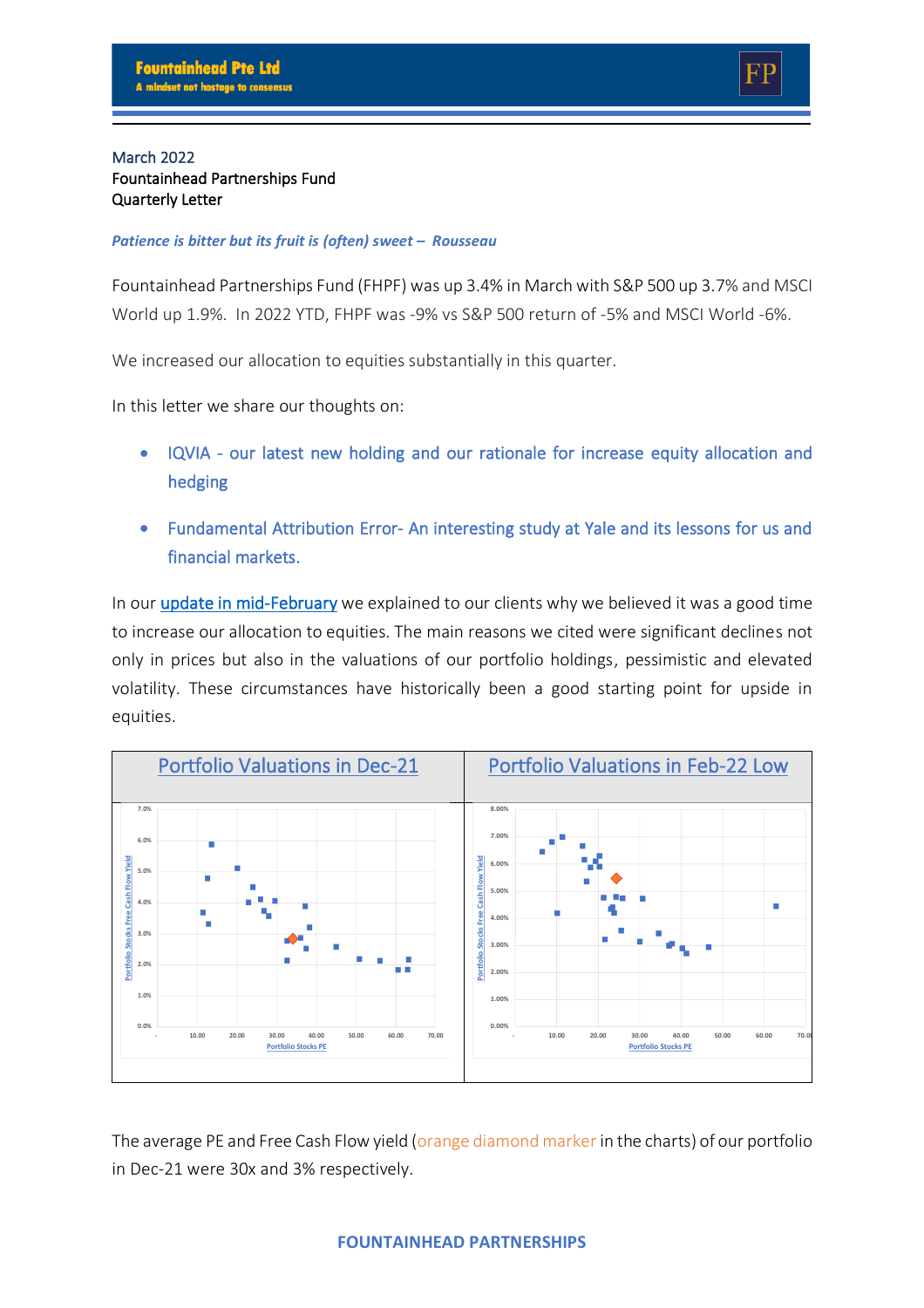At the lows in Feb-22 the average portfolio valuations came down 28% to 24x PE and 6% FCF yield which is 4-year low in our portfolio. This encouraged us to increase our equity exposure.



Market anxiety is currently driven by inflation and a significant increase in interest rates. Since 1<sup>st</sup> March, interest rates have risen ~130bps, a 2-standard deviation move above mean pace.

Interestingly, equities have been quite robust in the face of this move. The strong show from equities is suggesting;

- The rise in rates has already been discounted in January and February
- The market is expecting a much better earnings outcome than what is priced-in
- It is just a typical bear market rally and the correction may restart again soon.

We have no foresight into which one of the above is the most likely rationale for the strength in equities. The correction of 17-25% in the first two months was as bad as we get in a typical recession. The argument can be made that the market has already shaken-out the weakest hands.

It is remarkable the speed in which markets adjust in comparison to prior decades where grinding drawdowns are more typical.

The earnings picture has improved in the last two months; consensus earnings growth expectation for 2022 is 9.8% now vs 7.2% in Dec. Still, both S&P and Nasdaq have given up half of the gains of the rally from the bottom. To make it even more complicated, S&P500 implied volatility has fallen from 35 to below 20, making it much cheaper to hedge.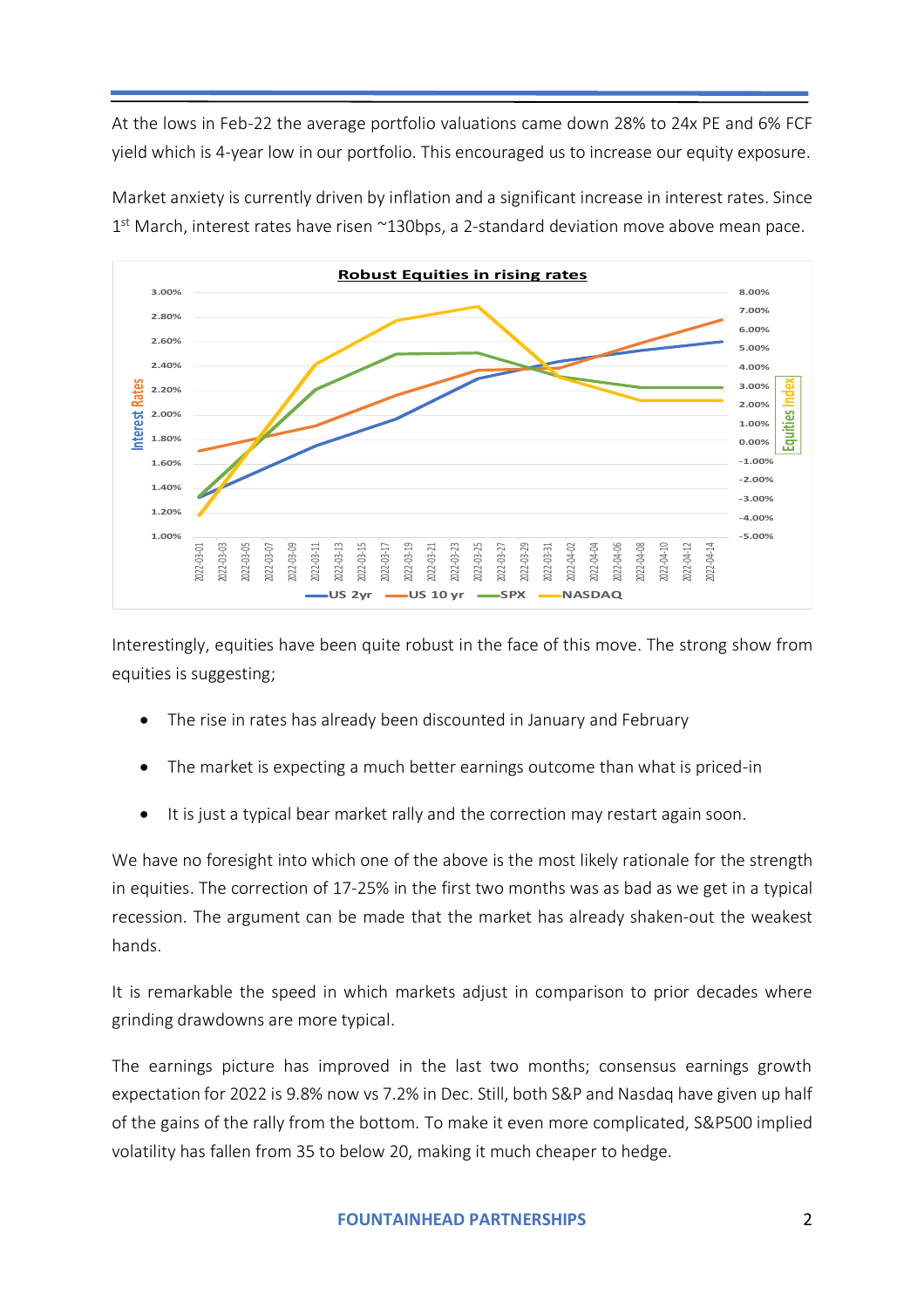What are we doing in this scenario? As we have always mentioned in our notes, we are the buyer of valuable assets when they are cheap. We added to our equities holdings significantly in Jan and Feb when they were cheap and now we have been buying cheap hedges through options.

As of Apr14 we are ~40% hedged with SPY and QQQ put spreads.

## IQVIA Holdings: A pre-eminent healthcare data company.

## Mcap: USD 45bn. 2022- Earnings growth: 13.8%. P.E. 22x FCF yield: 5.6%

IQVIA (\$IQV) is a leading global provider of advanced analytics, technology solutions, and clinical research services to the life sciences industry. In 2016, Quintiles and IMS Health came together to become IQVIA. IQV is now the largest Clinical Research Organisation (CRO) in the world, operating in 100 countries, working with 85% of the largest pharmaceutical, biotech and medtech companies globally.

CROs are essential to the pharmaceutical, biotech and medtech industries - supporting their efforts to test, refine and market the latest drugs and devices. In 2021, the global CRO market was valued at USD70bn in 2021 and expected to grow by 10% in the next 10 years – the type of secular growth we demand.

Over the years we have developed a good understanding of the business model of CROs. We love this industry. There are very few operators in the space. The top 5 players generate 70% of the industry revenue, they have a significant moat of experience and the approvals to run product trials with an irreplaceable data set. They are riding on a significant tailwind of outsourcing from their customers.

CROs are extremely profitable companies and generally have very shareholder friendly management.

IQV operates in three segments – Technology & Analytics (40% of rev, 50% of operating profit) Research and Development/CRO (55% of revenue, 48% of operating profit) and Contract Sales (5% of revenue, 2% of operating profit). In the technology segment, IQV provides an extensive range of cloud-based applications and SaaS solutions. They are number-one in the world in the data and analytics solution providing a wide range of privacy and security safeguards to protect non-identified patient-level medical claims, prescriptions, electronic medical records, genomics, patient reported outcome and social media data. In CRO segment IQV service offerings include protocol design, feasibility and operational planning, site start up, patient recruitment and clinical site monitoring.